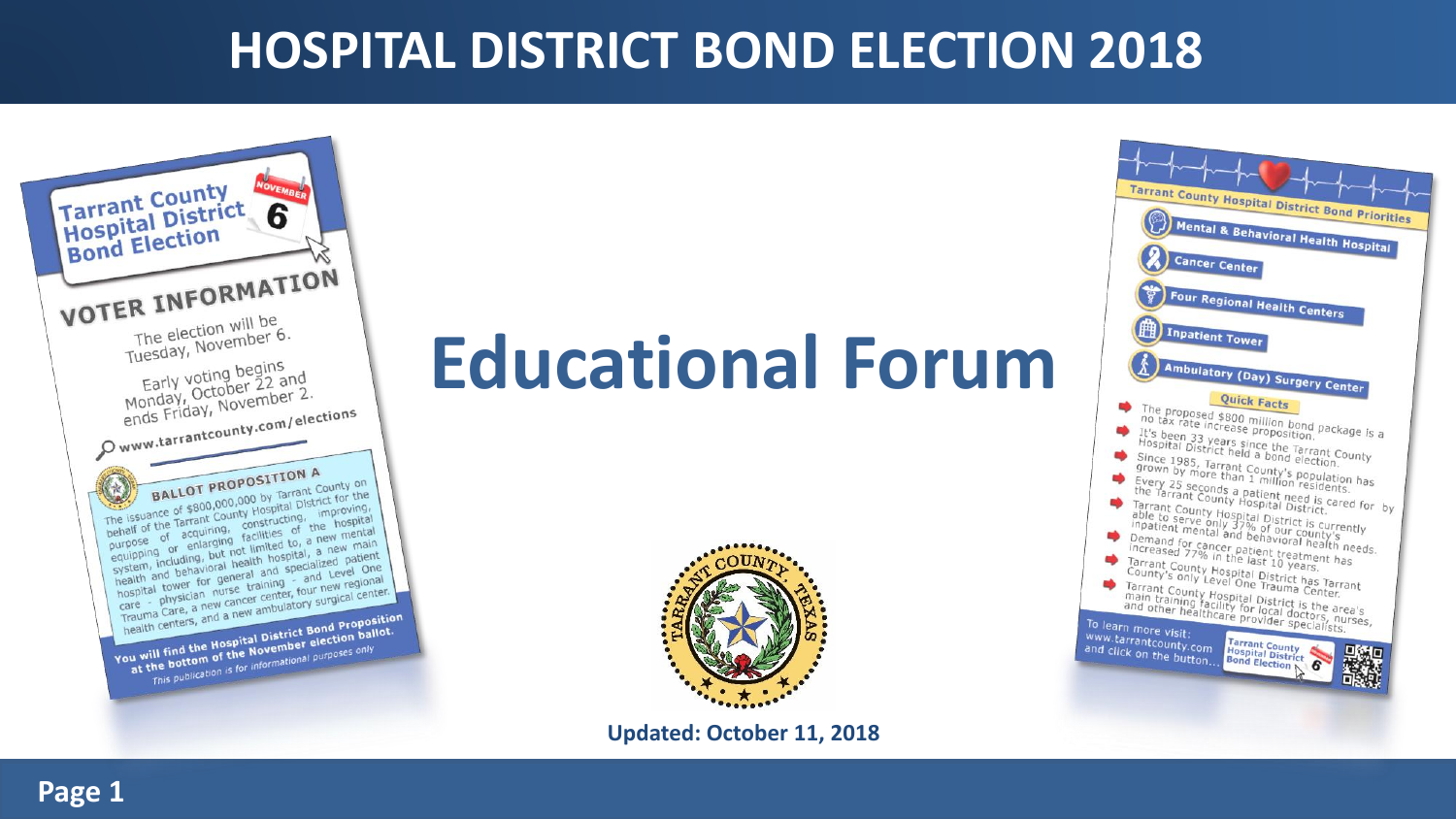The Tarrant County Hospital District Bond Proposition was developed through a multi-year process.

- This November's bond proposition has been submitted for voter determination only after an extensive multi-year process involving:
	- public input,
	- a thorough current and long-range needs assessment,
	- a review of the needs assessment by the Citizens Blue Ribbon Committee,
	- dedicated work by the Tarrant County Commissioners Court, Hospital District Board of Managers, and staff.

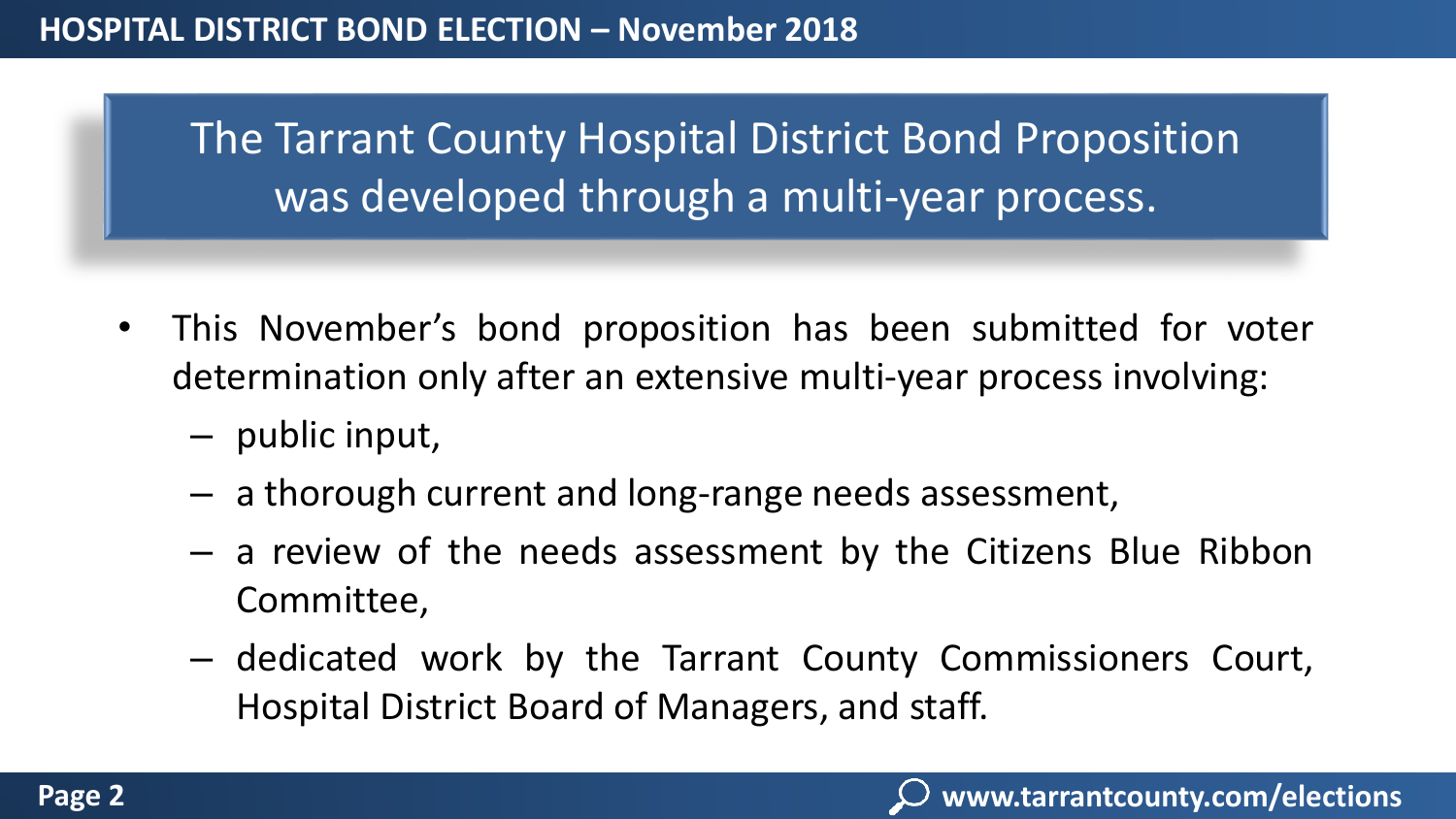### **HOSPITAL DISTRICT BOND ELECTION – November 2018**

Tarrant County Hospital District's \$800 Million Improvement Bond Proposition will NOT increase the Tax Rate.

- Our Tarrant County Commissioners Court ensured that only a **no tax rate increase** Hospital District bond improvement proposition would be submitted for voter determination.
- Over the past 15 years, the property tax rate for the Tarrant County Hospital District has declined.
- Approximately **60%** of the Hospital District's operational revenue comes from Medicare, Medicaid, private insurance, grants, and other **non-property tax sources**.

**www.tarrantcounty.com/elections**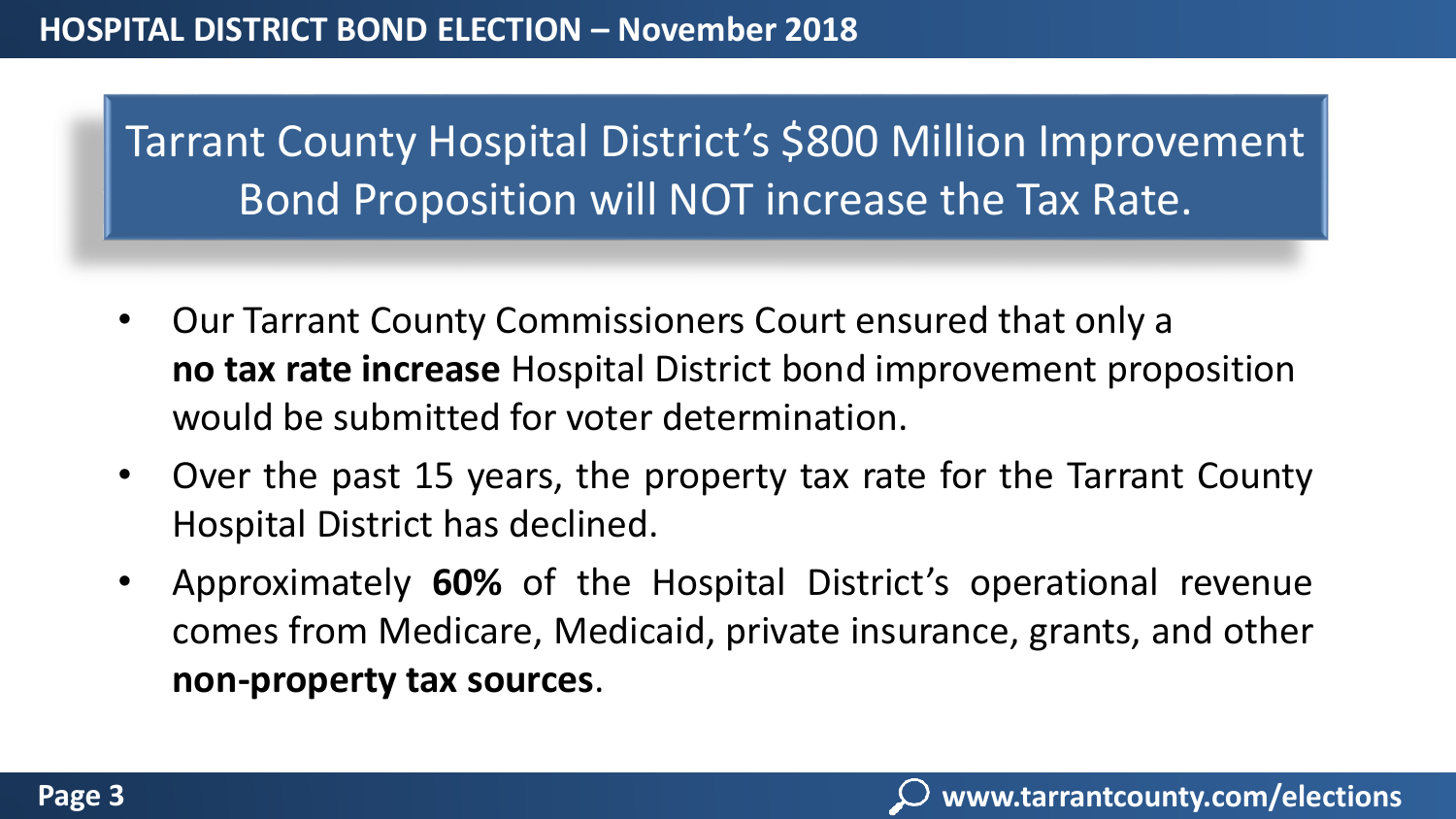Our Commitment To A No Tax Rate Increase Hospital District Bond Package Involves:

- **Pay-As-We-Go** bond program oversight: the Commissioners Court will have direct oversight of the bond program (for construction and maintenance) to ensure no tax rate increase.
- **Not all bonds will be issued at the same time.** Hospital District bonds will be issued over the next 10 years in increments to ensure market conditions don't inadvertently impact the tax rate.
- **Millions of taxpayer dollars are expected to be saved through efficiencies** such as expanding our internal mental health hospital capacity, instead of sending these patients to private facilities.

**www.tarrantcounty.com/elections**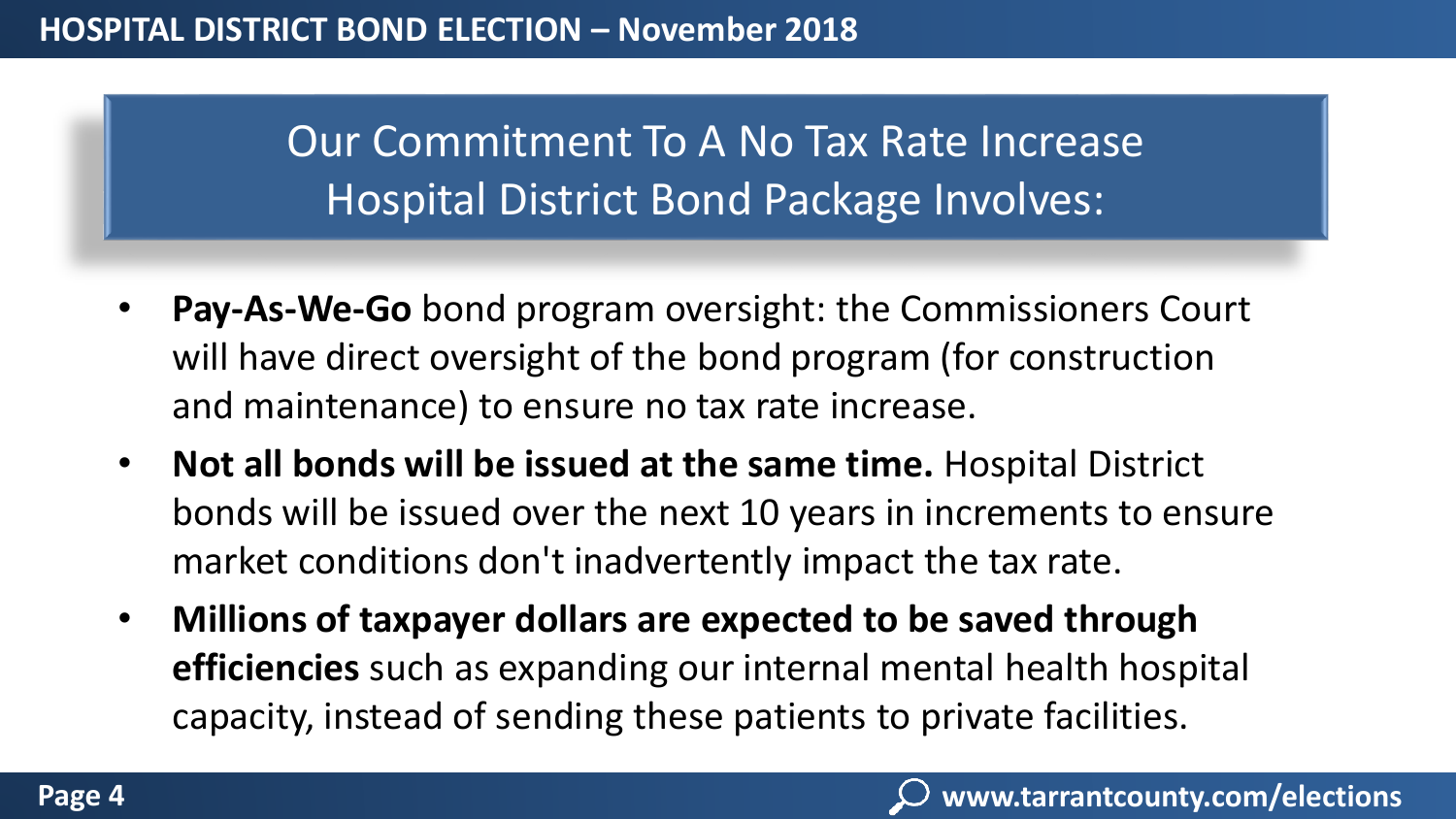Our Commitment To A No Tax Rate Increase Hospital District Bond Package Involves:

• **Finally, a healthy county population goes hand-in-hand with reducing operational costs** of our County's Hospital District. It's not efficient to treat everyone in an emergency room environment. To guard against an epidemic health care crisis on the physical health and financial well-being of our citizens, and to protect against higher costs, the Hospital District is committed to ensuring we have the following adequate services and facilities: patient, mental health, cancer, surgical and trauma.

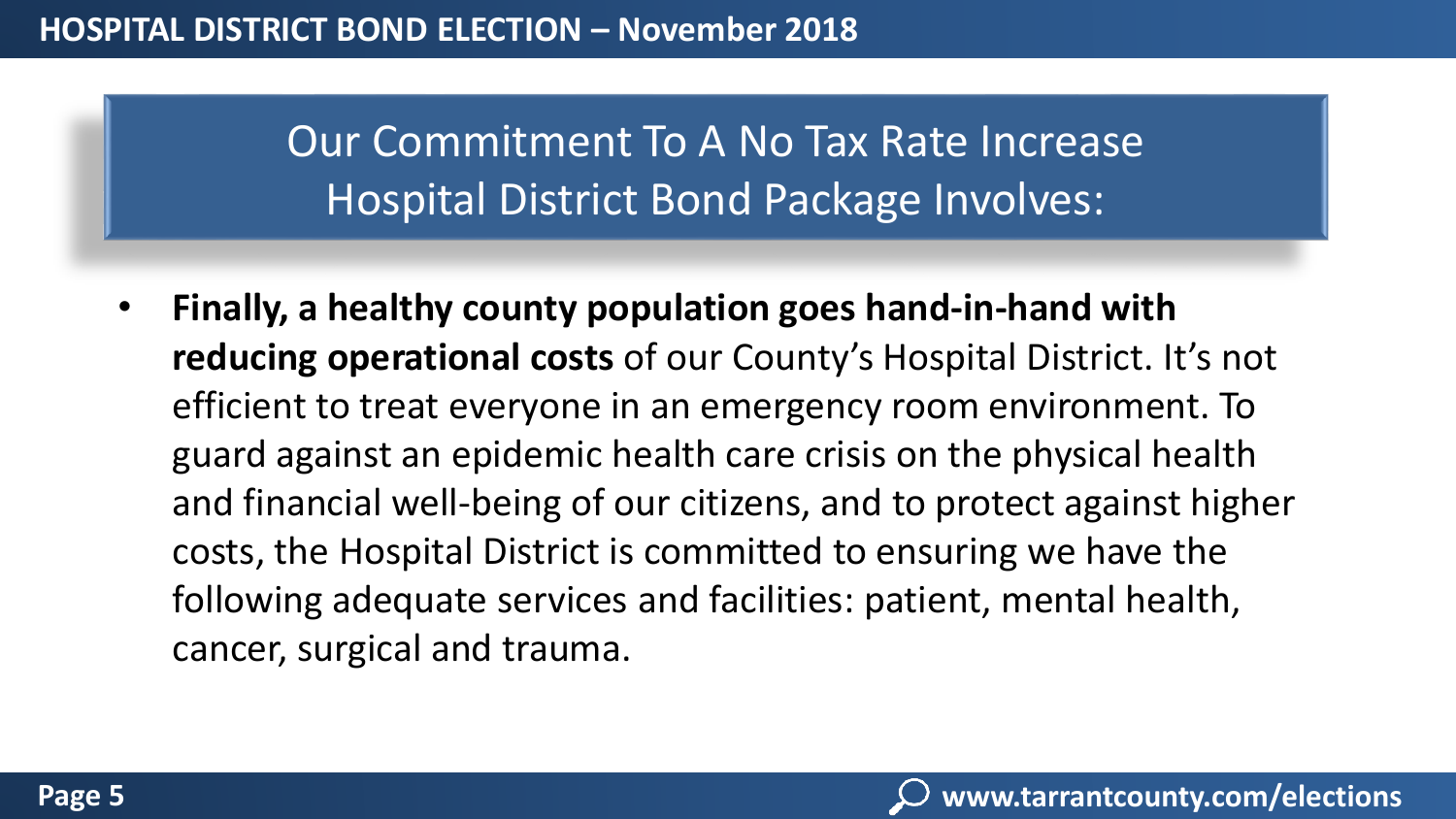## Quick FACTS on Hospital District and Tarrant County

- Today, **every 25 seconds** a patient need is cared for by the Tarrant County Hospital District.
- It's been 33 years since the Tarrant County Hospital District held a bond election.
- Since 1985, Tarrant County's population has grown by more than one million citizens.
- Tarrant County Hospital District has Tarrant County's only Level One Trauma Center.

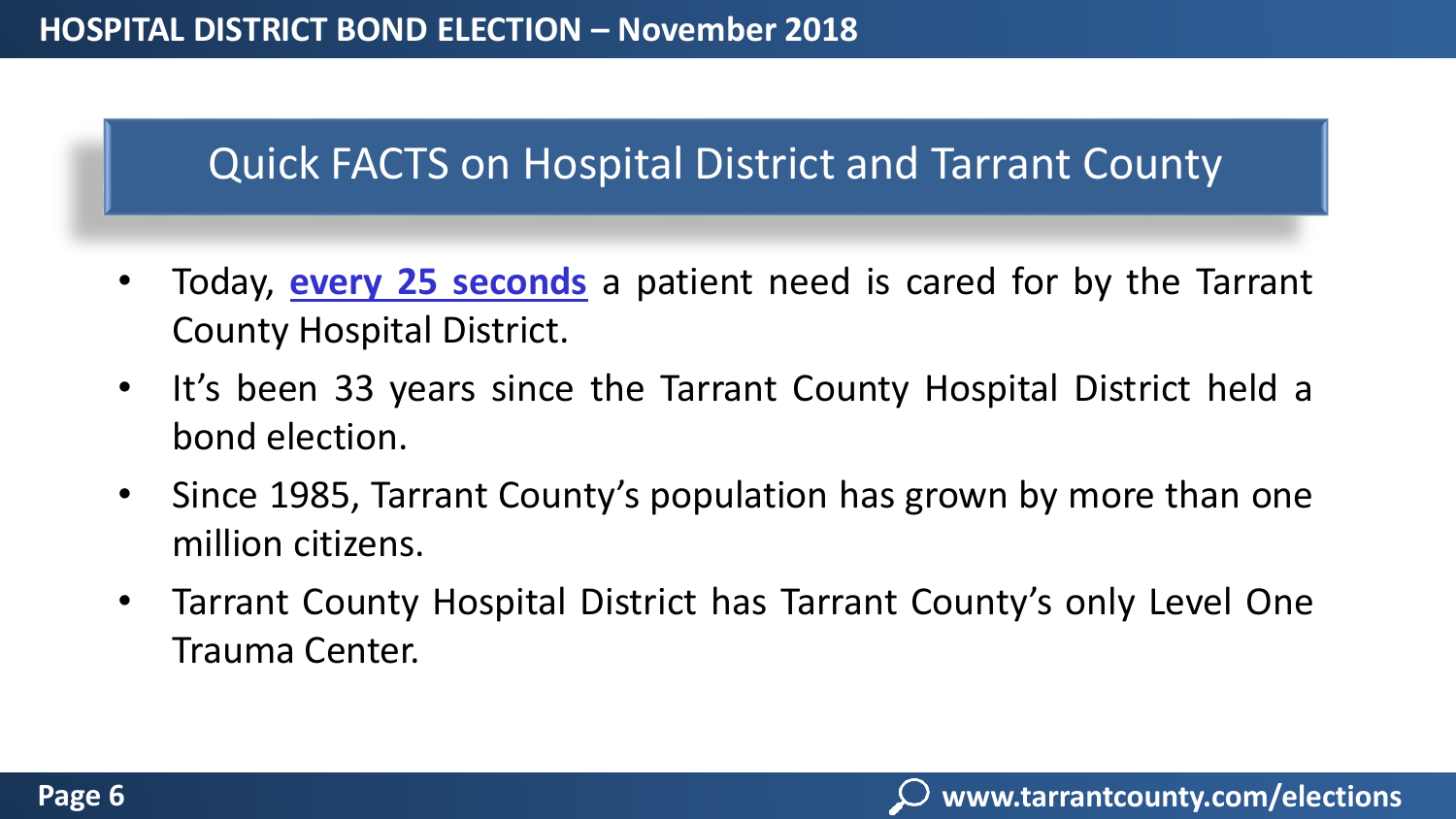# Quick FACTS on Hospital District Patient Care and Provider Training

- Tarrant County Hospital District is currently able to serve only 37% of the county's mental and behavioral health needs.
- Patient treatment has increased 77% for the Tarrant County Hospital District over just the last 10 years.
- John Peter Smith Hospital is Tarrant County's primary training facility for local doctors, nurses, and other health care professionals.
	- Trains over 3,200 students annually.
	- Offers 12 physician residency training programs.
	- The largest hospital-based family medicine program in the country.

**www.tarrantcounty.com/elections**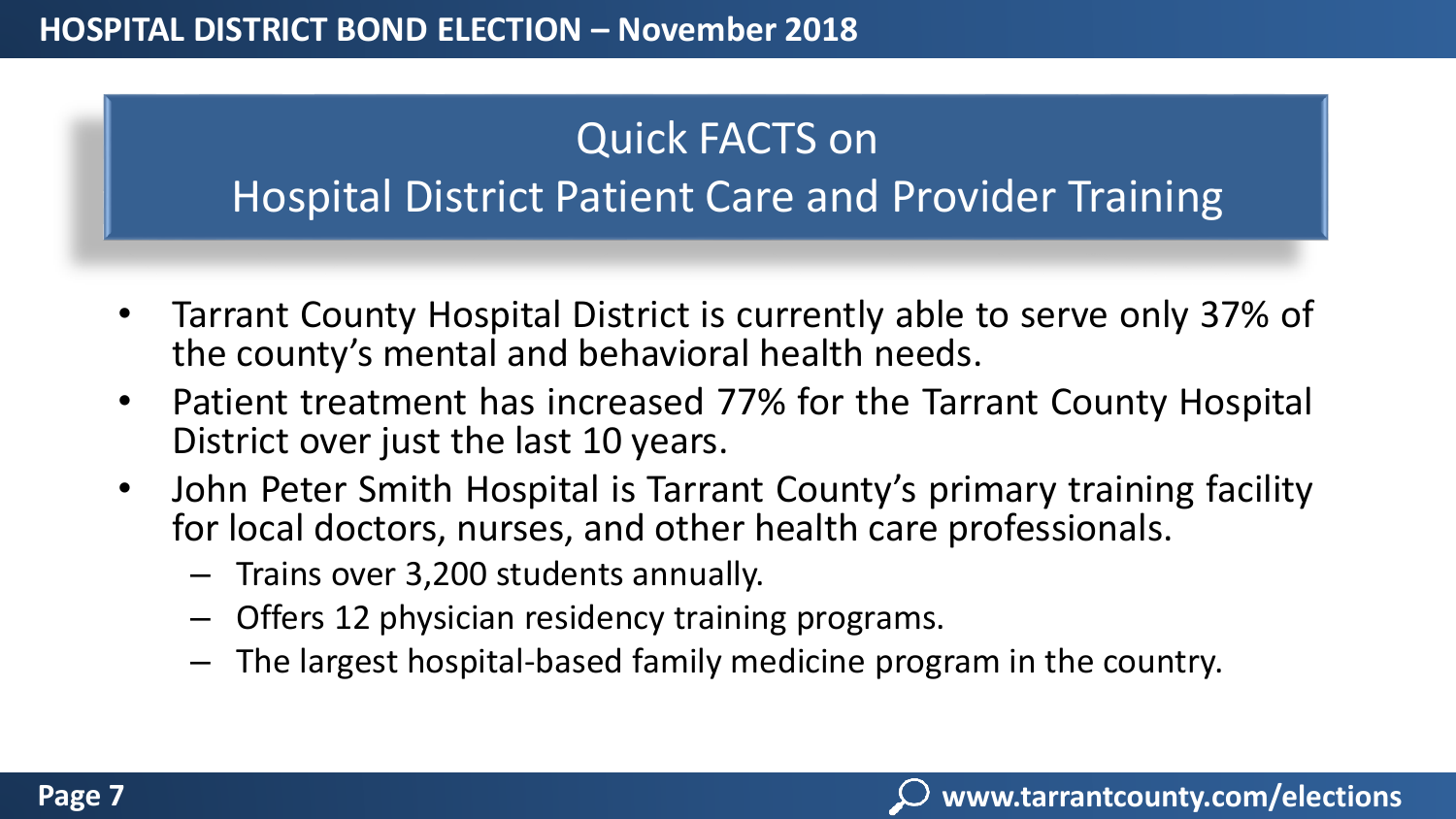Tarrant County Hospital District Bond Proposition A Ballot Language and Location on the Ballot

Tarrant County Hospital District Proposition A will be located at **the bottom of the November 6, 2018 ballot** (after the partisan candidate elections). The bond proposition will seek voter determination "For" or "Against":

*The issuance of \$800,000,000 by Tarrant County on behalf of the Tarrant County Hospital District for the purpose of acquiring, constructing, improving, equipping or enlarging facilities of the hospital system needed to meet the demands of the public business of the county, including, but not limited to, a new mental health and behavioral health hospital, a new main hospital tower for general and specialized patient care-physician nurse training – and Level One Trauma Care, a new cancer center, four new regional health centers, and a new ambulatory surgical center.*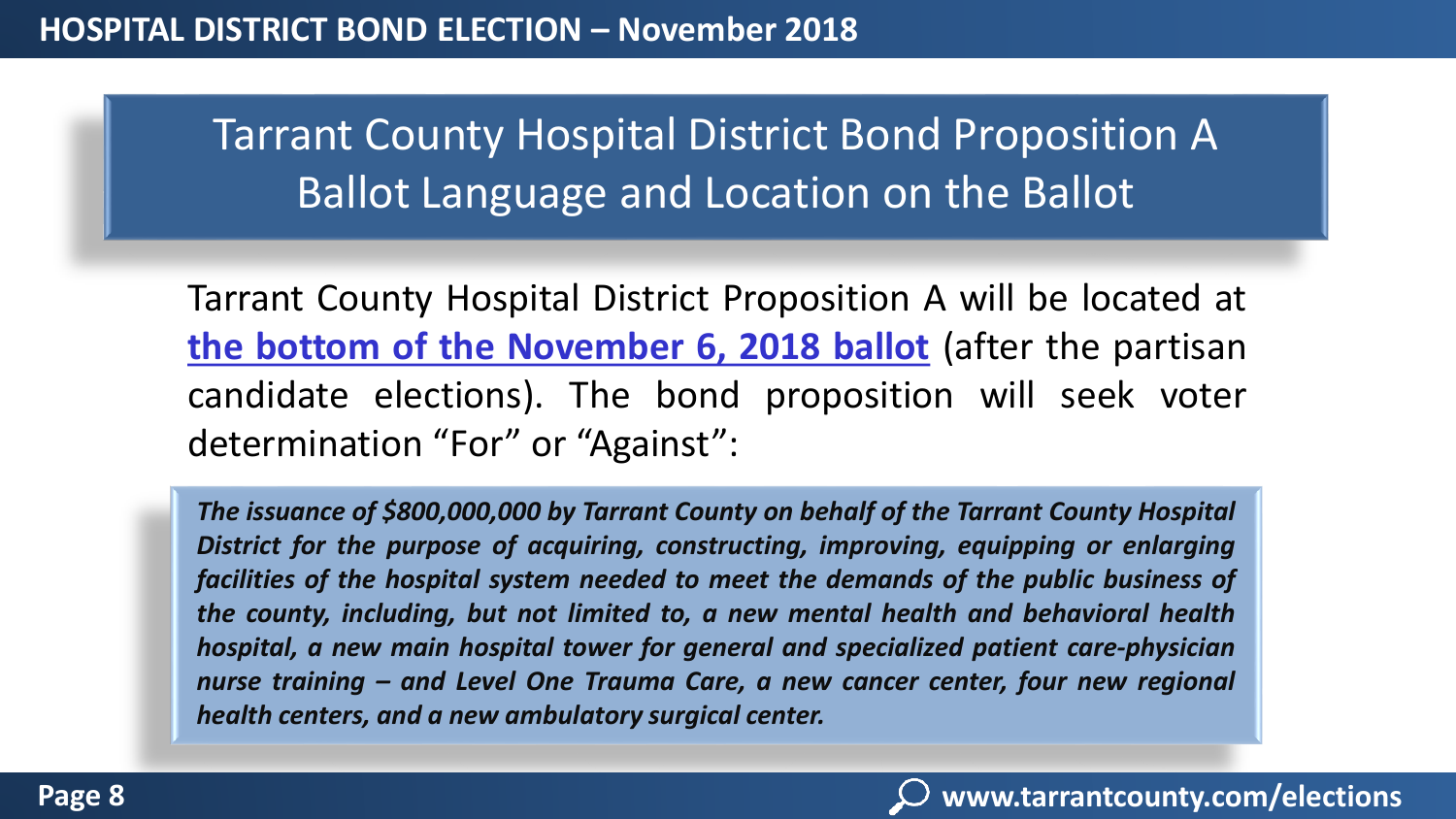# Tarrant County Hospital District Bond Proposition A Improvement Priorities

- Expanded mental and behavioral health facilities.
- Updated and expanded hospital facilities for patient care and doctor/nurse training.
- Updates to Tarrant County's only Level One Emergency Trauma Center.
- A new and expanded cancer treatment center.
- Four new regional community patient care facilities and continued schoolbased student health partnerships.
- Updated and expanded ambulatory out-patient surgical facilities.